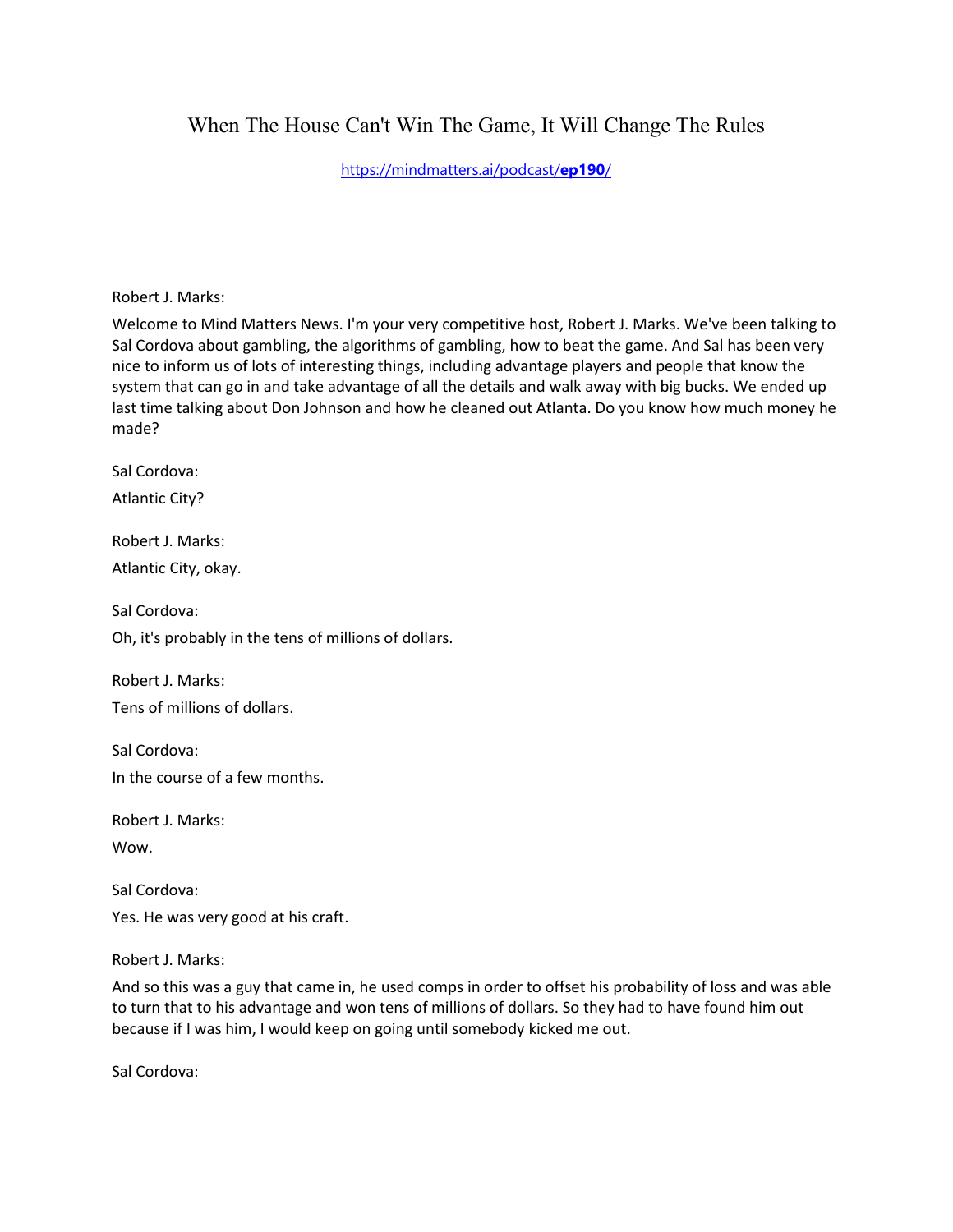Oh yeah. Well, probably even before they found him out, it was just... they were losing so much money. They said "We can't afford to keep this guy here." And I can't believe that this is such obvious, basic math. So the comps that he was offered was a loss rebate. So he was playing a losing game of blackjack. But his, again, going back to the law of large numbers, his loss rate was only half a percent. And they're giving him loss rebates of 10, 20%.

Robert J. Marks: Was he card counting?

Sal Cordova:

No, no.

Robert J. Marks: Is that right?

Sal Cordova:

He was doing what they call basic strategy, which going back to Edward Oakley Thorpe and his predecessors, they figured out if you play your hands just a certain way, so if the dealer has a certain card and you have your set of cards, in 21 what they call hit or stand, hit means you draw another card and you hope you don't go over 21. What we call busting. Or you stand where you just say, "I'm not going to take any cards." And so if you just take... In fact, the casinos will even give you the playbook. If you just ask the pit boss, they'll say, "Okay, this is the right way to play it."

Robert J. Marks: It's a publication they give you.

Sal Cordova: Yeah. It's just like a little index card with all the proper plays.

Robert J. Marks:

Do they give you probabilities with them?

Sal Cordova:

No, they'll just say this is the optimal way.

Robert J. Marks: That's the best way to do it.

Sal Cordova:

So if the dealer has this card, you play it. And I said, "That's really nice of them." But you see that's...(laughs)

Robert J. Marks: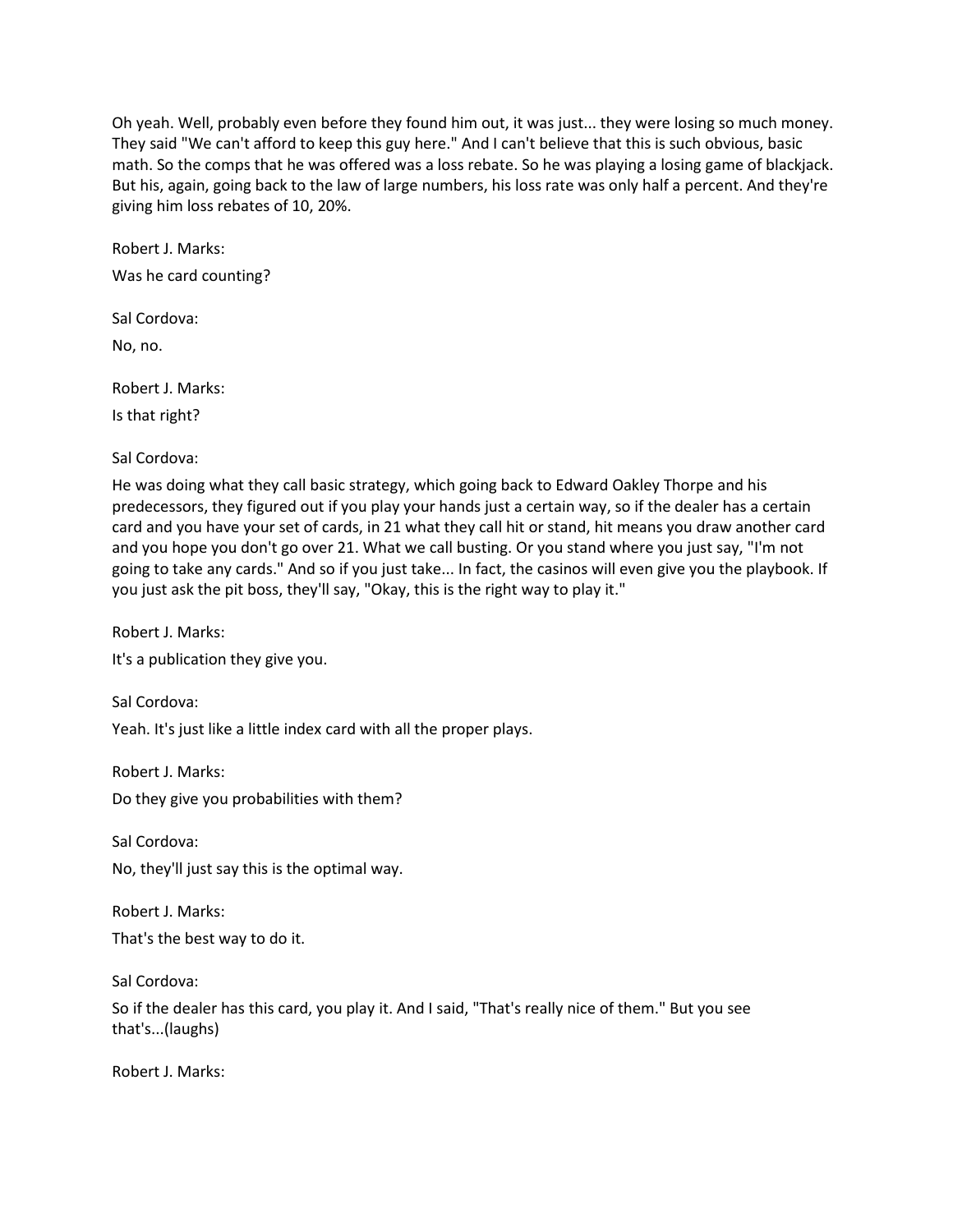So you still end up losing. If I remember right from a freshly shuffled deck, your loss is what? In blackjack.

#### Sal Cordova:

It's on average about half a percent if you use this optimal strategy that even the casinos will give you. Now, you think that they're being nice. One thing the casinos realized is you don't want to... There's an old saying, you can share the sheep many, many times. You can only skin him once.

## Robert J. Marks:

I'd never heard that. That's a good one. Okay.

## Sal Cordova:

So they don't... the way they realize that they could get repeat customers is if you don't hurt them too bad. You let them have some good times, they'll keep coming, they'll be repeat customers, it'll add to the atmosphere of the casino. And you want to see people looking happy. You don't want to have all these sad faces there and they keep coming back. So they realized not gouging them is a good way. So again, you can shear a sheep many times, you can only skin them once you don't want to skin them. So what Don Johnson was doing, he was just playing basic strategy. And so at least from the standpoint of whether they're dealing with an advantage player, superficially, he looked like he was just an average, Joe. Now he was a very good con artist. He would look like he was a loser. He did things that he made him look like a degenerate, all the girls and stuff surrounding him and just kind of his mannerisms, but he was hiring actors, so he-

Robert J. Marks: He hired actors?

Sal Cordova:

Well, he hired actors that were adult movie actresses.

Robert J. Marks: Oh, from porno?

Sal Cordova: That's the reports I read.

Robert J. Marks: That's the reports, okay.

#### Sal Cordova:

So he looked like a real degenerate and he acted the part real well, but he was playing just basic strategy. But it was another department that they weren't monitoring that was giving him all these loss rebates and so he cleaned them out.

Robert J. Marks: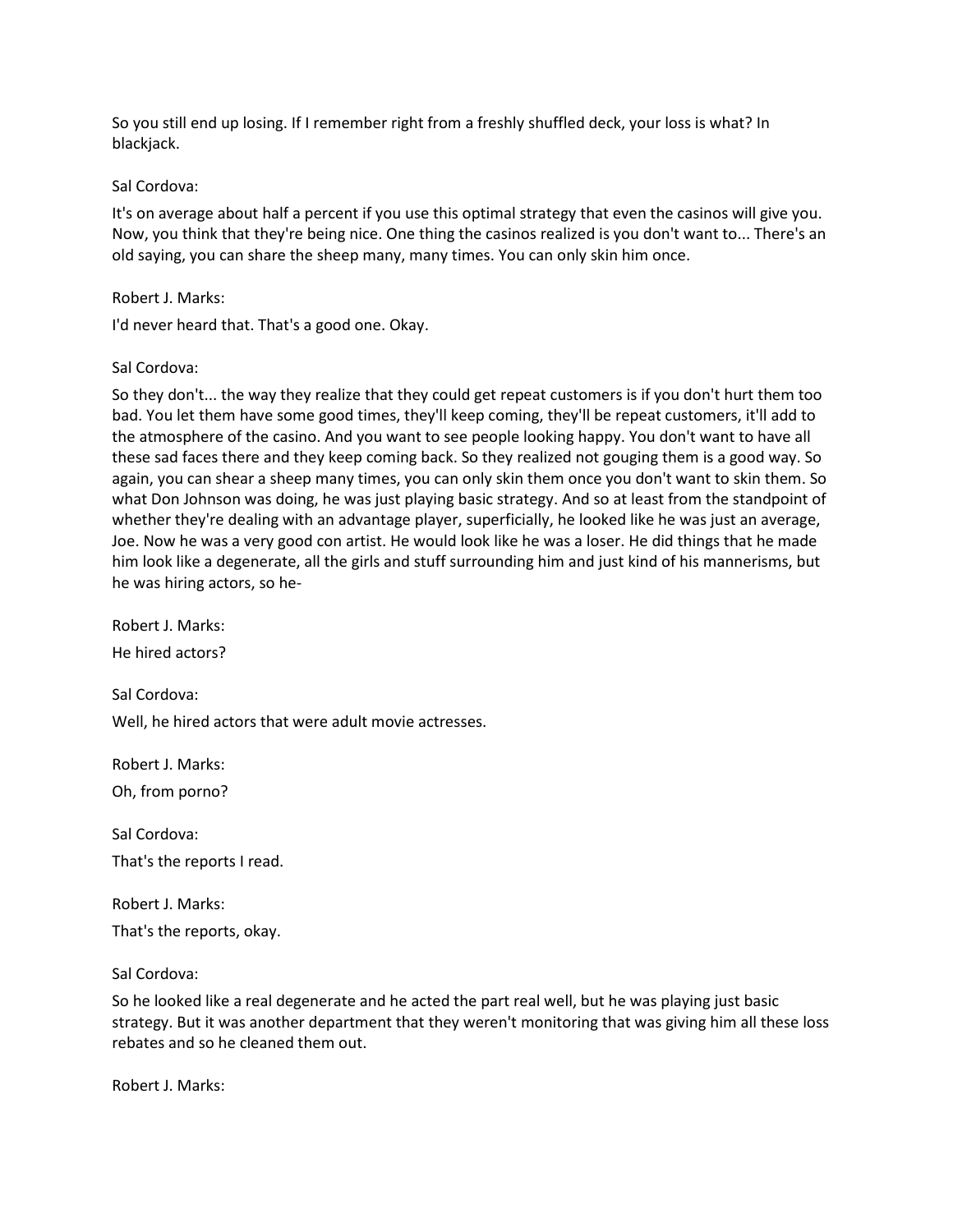So let me ask you this, casinos learn from their mistakes and they fix them. I understand today, they have to very carefully balance the roulette wheel. There's no more tilts. We talked about shooting craps last time and how you have to shoot craps right now where you can do no dice sliding. How did they get rid of this thing that let Don Johnson win all these big bucks?

Sal Cordova:

I think they had to lose enough money and they came to their senses, but like a lot of organizations, you have pockets of total incompetence in one department, and it's going to negate all the skill and diligence that's handled in another. And so this is what happened. The marketing department was out of sync with basically the quality controls and the accounting and just managing expectation values. And Don Johnson kind of had... somehow he sniffed that out.

Robert J. Marks:

I see.

Sal Cordova:

The marketing department was not really looking after the bottom line like they should have and someone was asleep at the wheel or asleep at the helm. But the funny thing is, I think it was multiple casinos that began to start to compete, I guess they figured, "Oh, they're doing it so we ought to do it too." And apparently they weren't too sharp, so.

Robert J. Marks:

So, I'm wondering, do they still offer comps? I think they would've gotten rid of that.

Sal Cordova:

Lost rebates like that... Well, unfortunately for advantage players, Don Johnson decided to keep making some more bucks, so he started to become a consultant to these casinos.

Robert J. Marks:

Oh, really?

Sal Cordova:

How not to do stuff like that. And so his fellow advantage players were kind of mad at him for that.

Robert J. Marks: I see.

Sal Cordova: So it's just funny how that-

Robert J. Marks: It's like a hacker that gets caught, goes to work for the NSA or the FBI.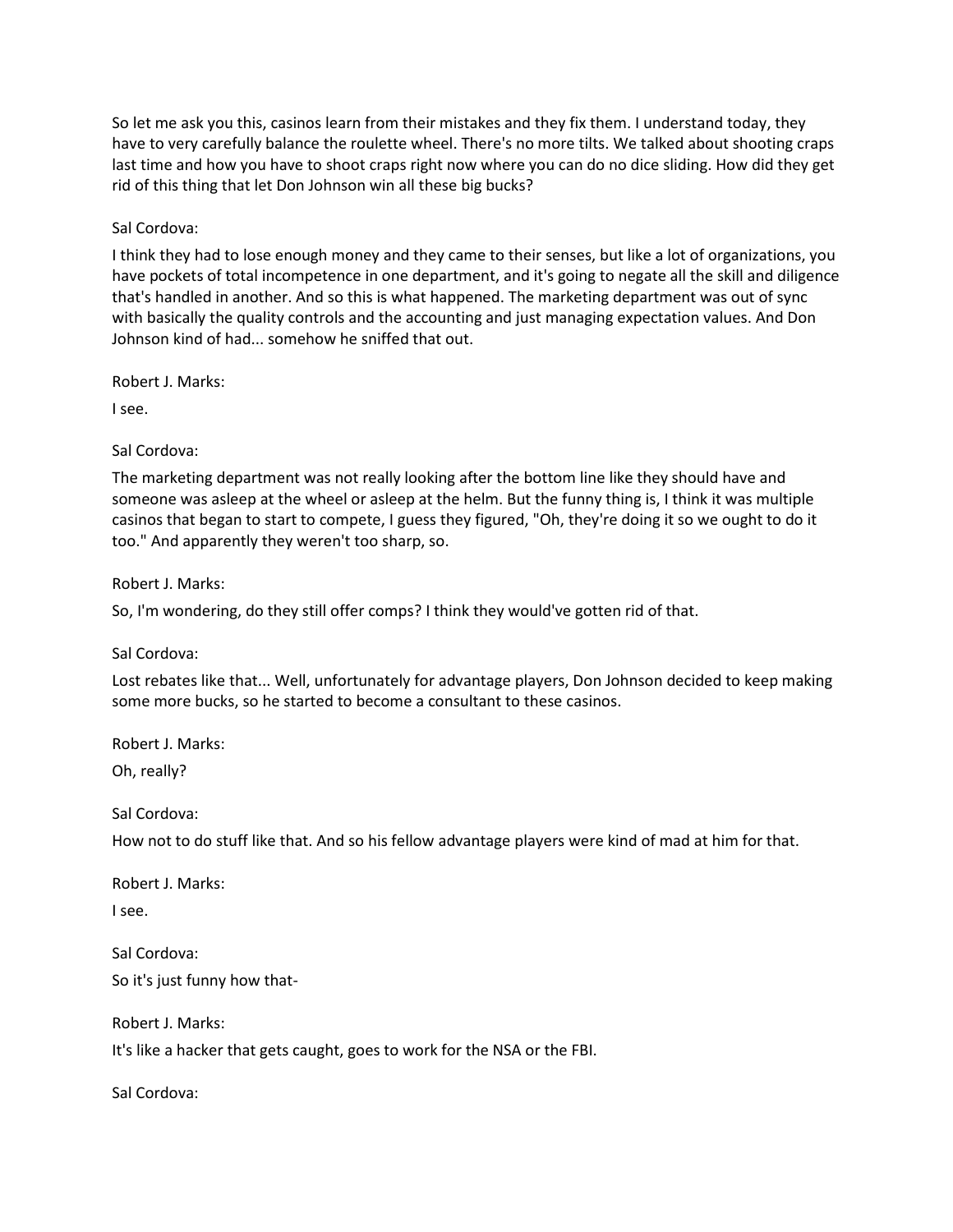Exactly. So this is an example of, again, like a lot of organizations they'll have pockets of competence and little pockets of incompetence and this is where it hurt the casino and an advantage player's always looking for that where someone probably in the higher ups made a really dumb mistake.

Robert J. Marks: Looking for the weakest link.

Sal Cordova: Right.

Robert J. Marks:

So I used to think that the game of poker was a game that involved skill until, I think it was about a year ago, a artificial intelligent program named Pluribus beat the world champions at Texas hold'em, which really surprised me. I thought there was so much psychology in the game of poker, but the fact that an algorithm could beat the world champions in Texas hold'em, which appear seemingly every year you get the same people rising to the top playing Texas hold'em, that really fascinated me that there was really minimal contribution to psychological aspects of the game. Had you heard of that?

Sal Cordova:

No, I've not heard of that. And because I don't have a poker face, people can read me really easily. I've never touched that realm at all, but there are some people that are very good at reading other people, the reactions to the hands that they've been dealt and their bluffing patterns. Actually, I know-

Robert J. Marks:

Does that surprise you too, that an algorithm-

Sal Cordova: That actually does surprise me a lot.

Robert J. Marks:

Yeah.

Sal Cordova:

So I could only assume that the algorithm was keeping track of bluffing patterns of its opponents.

Robert J. Marks:

Yeah. I don't know the details of it, but anyway, they taught it to do it and that to me was just astonishing. Let's talk about gaming oversight. The casinos have oversight of the games and you see these casinos and they have these little black half spheres on the top which are cameras that are monitoring what's going on. What are they looking for?

## Sal Cordova:

One of the first things is game protection, meaning the casinos want to make sure that their own employees are not stealing. And then like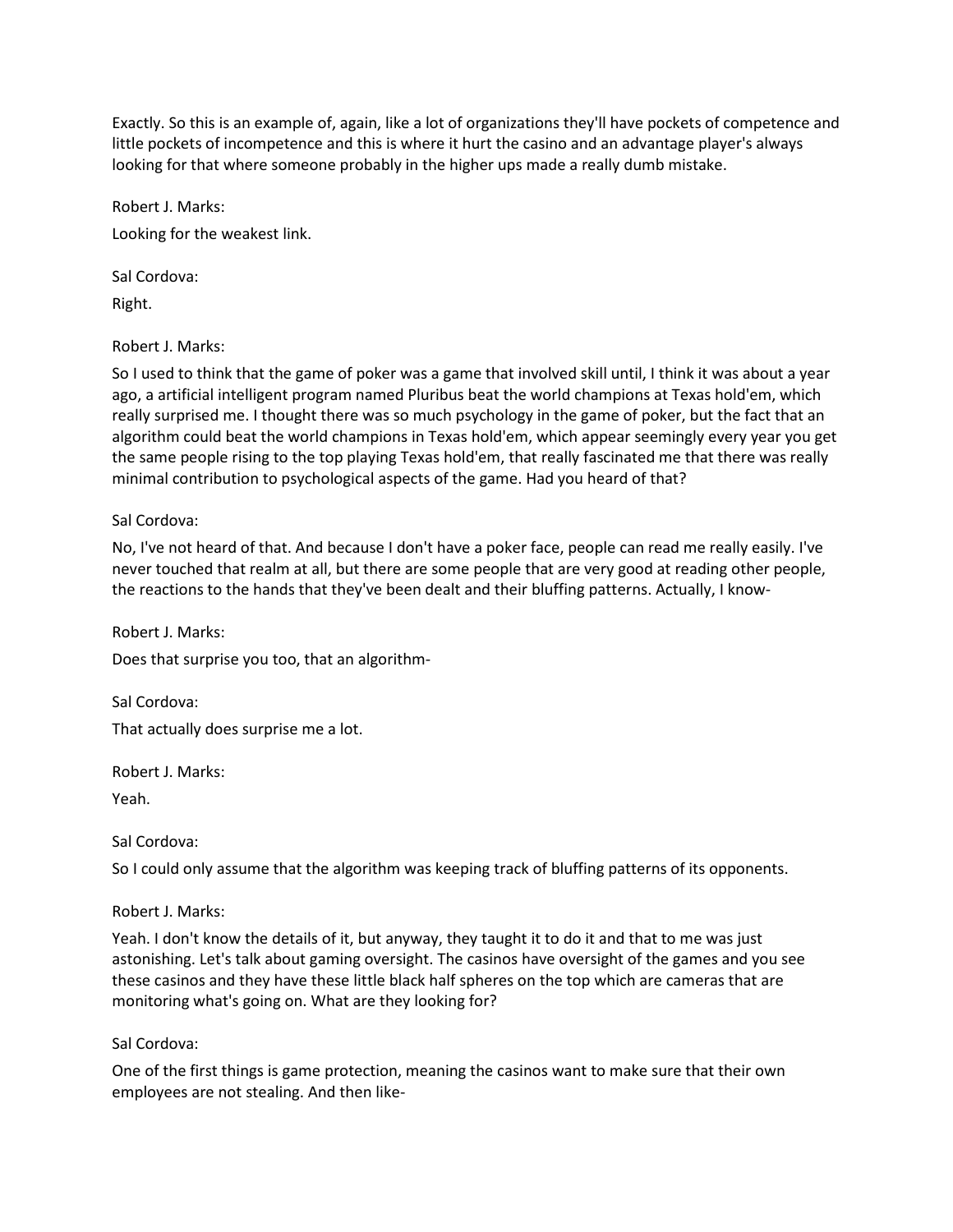Robert J. Marks:

Oh, you mentioned that to me, that that's their biggest fear is that the dealers for example, are going to stick a few bucks in their pocket, right?

Sal Cordova:

Or up their sleeve and there's one case where in one casino in Tunica, Mississippi, the box man, I think they call it. It's been a long time since I've played craps.

Robert J. Marks: Okay.

Sal Cordova:

The head of the craps table was-

Robert J. Marks: He's called the box man?

Sal Cordova: I think he's called the box man.

Robert J. Marks:

Okay. Last podcast, we started to make a glossary, so we're going to add that to this. Box man. Okay. He's the guy that's head of the craps table.

Sal Cordova:

I think so. And he would take these thousand dollars chips and put it in his sleeve or something, very discreetly, and then somehow he would put it in his mouth and then he would kiss an employee and transferred the chip-

Robert J. Marks:

Oh my goodness. Okay.

Sal Cordova:

His girlfriend employee. And so for a while, surveillance was having a hard time figuring out how is he-

Robert J. Marks:

Do they check dealers and box men when they come off the floor? Do you know?

Sal Cordova:

I don't think they do, so that's what the surveillance is trying to track. But he was really good at concealing where all this was going, because they were trying to see if he was pocketing it or something and just the way he... I don't know, there was some action he was doing. He might have not even touched his pocket. I think maybe he was really good at using his hands and his palm to hide it and he would maybe just put his hand up to his mouth and then consume the... put it in his mouth and they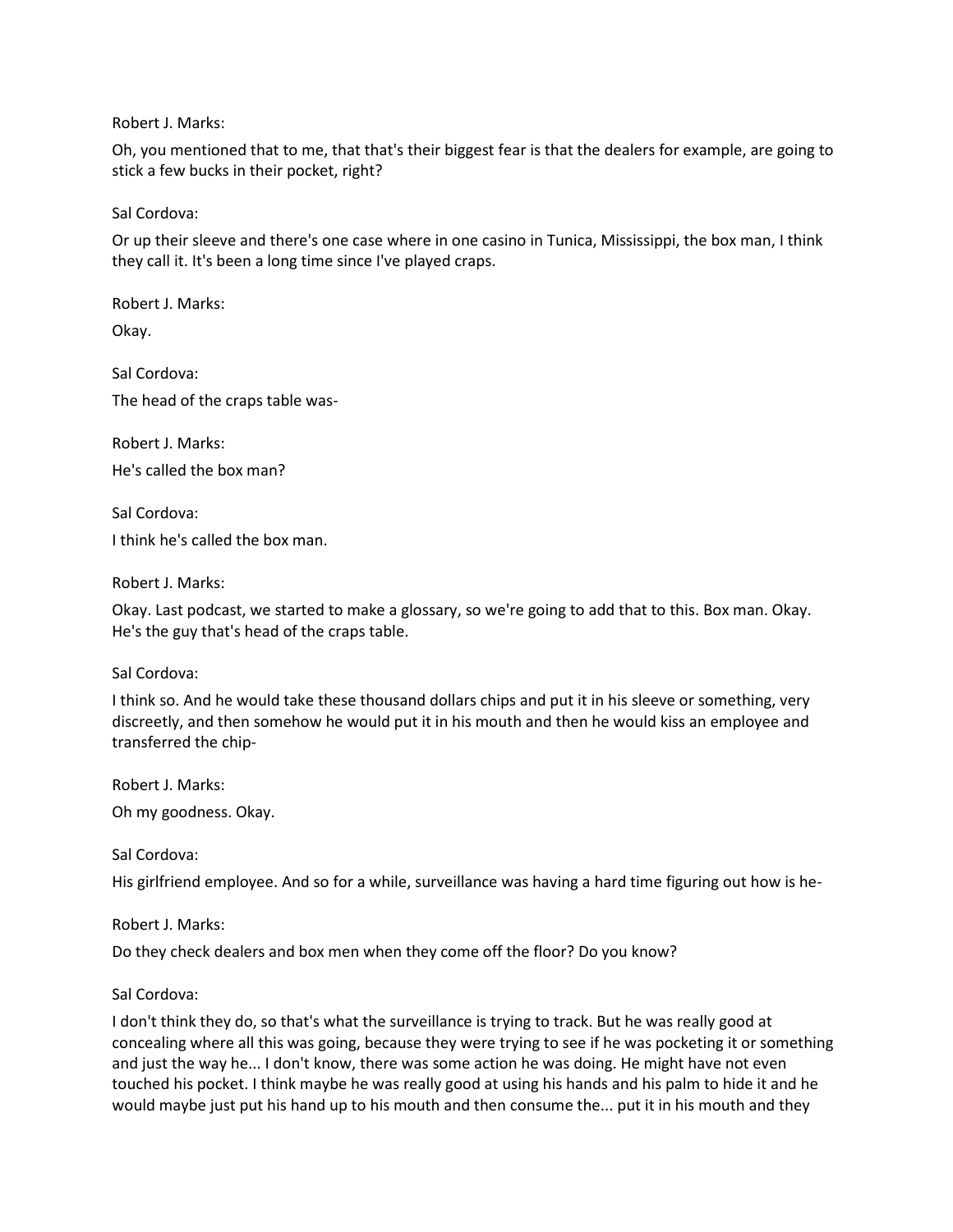thought, "Well, he's obviously not swallowing it or whatever," but he's exchanging it when he was giving-

Robert J. Marks:

Those chips are pretty big, they would be hard to swallow, right?

Sal Cordova: I know. I know. So-

Robert J. Marks: Unless you wrapped it in a meatball maybe or something.

Sal Cordova:

So, that's the first thing. That's what the cameras... Also, they try to protect the patrons in case one patron's trying to steal money from another. I do have some stories about that. Some of these ladies would come up to you and if you have a big pile of chips, they'd start to be really cozy with you and I would have to put my hands around my chips because I didn't want her stealing it.

Robert J. Marks: Oh really? They would sneak up and slip a few chips?

Sal Cordova: They call them rail bandits. Yeah.

Robert J. Marks: Okay. There's another one. What is it?

Sal Cordova:

A rail bandit.

Robert J. Marks: A rail bandit. Okay. That's a good one. Okay. A rail bandit.

Sal Cordova:

So these, and they could be women of ill repute, you really don't know and sometimes they'll cozy up or they'll try to say, "Hey, can you spare a chip here or there?" And so surveillance will be watching some of this, that's to protect the patrons and really last-

Robert J. Marks:

And do the casinos discourage you from giving stuff to these ladies, to these rail bandits?

Sal Cordova:

They try to discourage the women from being there if they figured out who they are.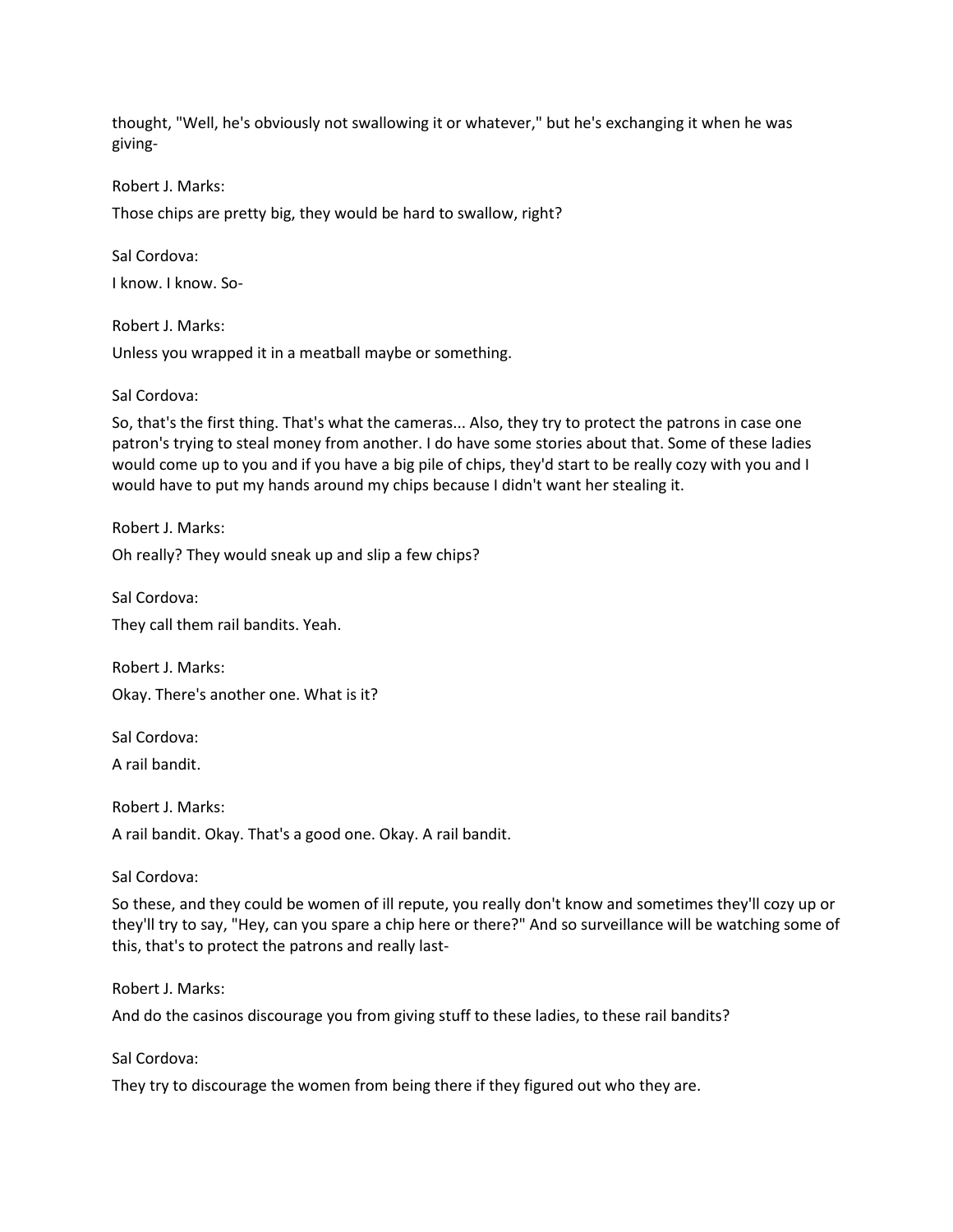Robert J. Marks: I see. Okay.

Sal Cordova: Yeah. Yeah. Bad for business.

Robert J. Marks:

Do they have the ability to ban people from casinos?

Sal Cordova:

Oh yes. So one of the better things actually is that they ban addicted gamblers. So some of these gamblers that enter a program to kind of be in recovery, the casinos will cooperate with each other to say, "We're going to make sure this guy doesn't get in." And one of the reasons for that... I mean, unfortunately the casinos would love them to come back, but sometimes the city or state laws say, "Okay, you can't do business in our... you can't set up a casino here unless you have a gambler's recovery type program to help them with their addictions."

Robert J. Marks:

I see.

Sal Cordova:

So the casinos will comply. It's like, "Okay, we want that license, so we'll do it even though we'd really like to just get these guys, we're going to meet them halfway." Because some of these advocacy groups will insist.

Robert J. Marks:

But how do they monitor people? Like maybe a card counter gets expelled or a gambling addict gets expelled. Do they do face recognition? Do they got a guy at the door that has memorized all these mugshots?

Sal Cordova: They use facial recognition now.

Robert J. Marks:

They do? Just sometimes-

Sal Cordova:

And then sometimes now they will have guys just you have to present your ID and I don't know if they're scanning it now. It would be really easy now to just present your ID, scan it. Also, if you're a frequent patron, the dealers would recognize you, the staff, so-

Robert J. Marks:

But just like a card counter, you could casino hop, it seems to me.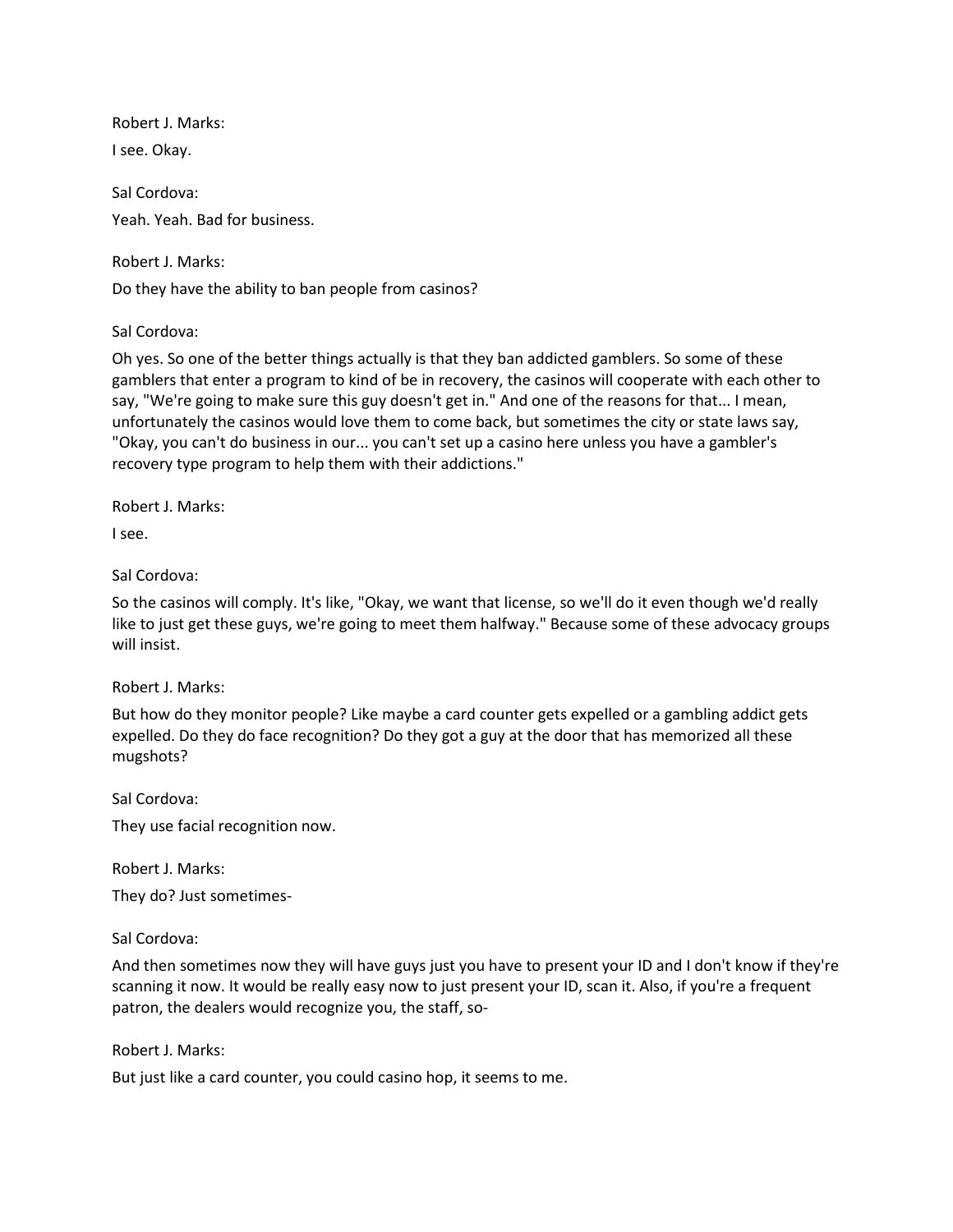Until they start... they photograph you really well and then they circulate your photo, which they did to me. And it's called the surveillance information network. The acronym is SIN. So I was put... my photograph was circulated in the SIN network and one time I was in a casino in Michigan and I got axed.

Robert J. Marks:

Really?

Sal Cordova:

And I drove 300 miles and I said, "They're not going to get me there."

Robert J. Marks:

And they got you.

Sal Cordova:

I walked in, I played a little bit. And they said, "Oh, well done, Mr. Cordova." And so-

Robert J. Marks: Oh really?

Sal Cordova:

They had me. Yeah. They had me. And I'm just like, "They're-

Robert J. Marks:

So what do they do, do they come up and tap you on the back?

Sal Cordova:

So, well, sometimes they'll be subtle like that where they don't want a physical confrontation. But if they really want you out, they'll bring security and say, they'll come and say, "Sir, may we have a word with you? We've determined that your action is too strong," or they'll say... They won't even say anything, but they'll come up and say, "Sir, may we have a word with you? Please step away from the table. You can cash your chips, but you're not welcome to come in the casino anymore."

Robert J. Marks:

I see.

Sal Cordova:

Or sometimes they'll be half nice, they'll say you're welcome to play any other game, but you can't play blackjack anymore.

Robert J. Marks:

I see.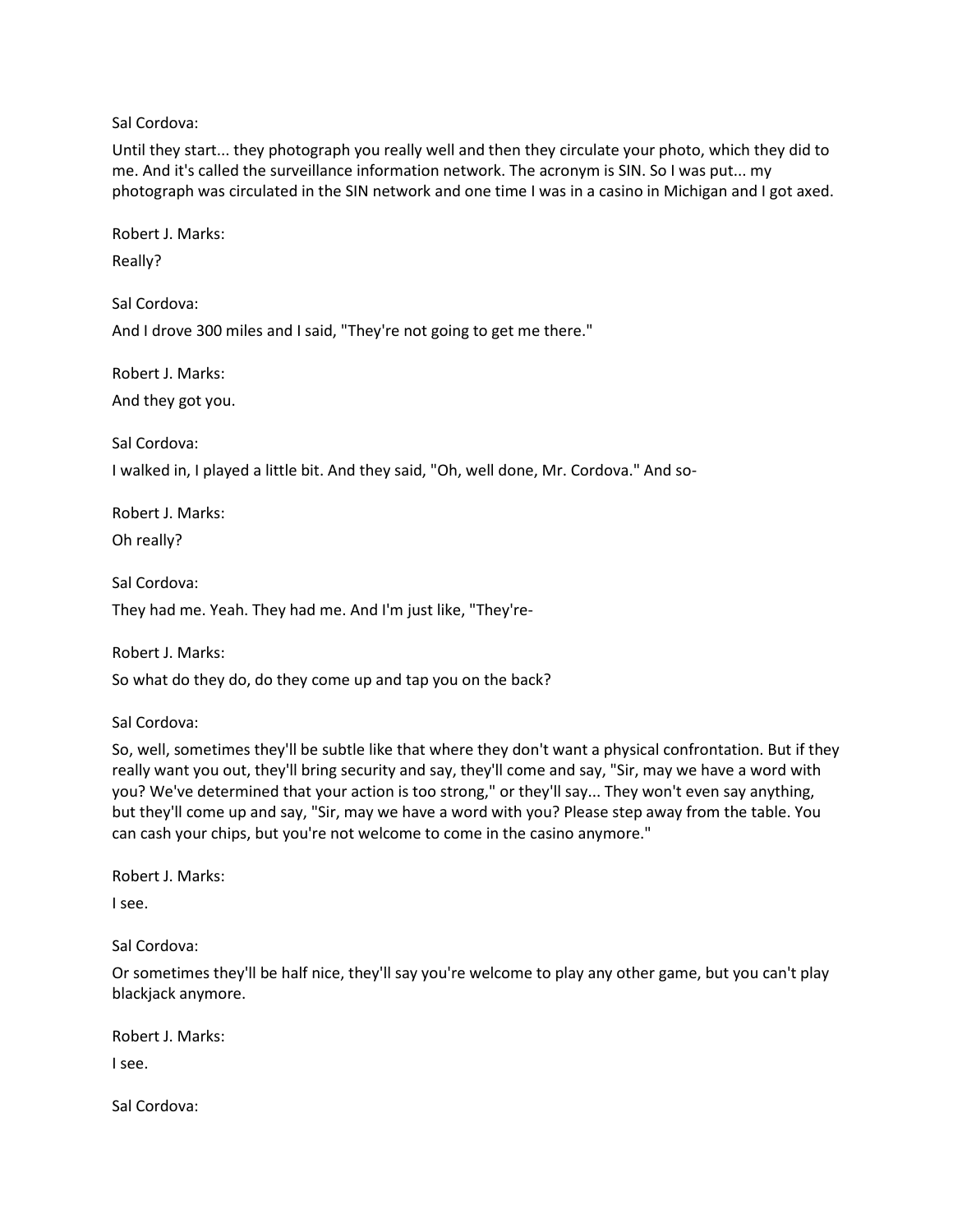Now, they have these tribal casinos around the land that are run by Indian reservations.

Robert J. Marks:

Yes. Yes.

Sal Cordova:

And so they're not subject to like federal and state law. I mean, I'm sure that there's some things that the states can do, but in those cases, one time I was taken aside by the casino security and then detained. And they said, "Well, it's up to the tribal elders to decide your fate."

Robert J. Marks:

Oh my gosh. Because you're not on US land, technically.

Sal Cordova:

Exactly. I'm on the reservation. They let me go after they just kind of tried to intimidate me.

Robert J. Marks:

Did it work? Oh yeah, I would imagine. I'd be fully intimidated.

Sal Cordova:

It worried me for a little bit, but I said, "They can't..." As long as they're not going to draw their guns if I try to run away, then I didn't feel that...what they did is they took my driver's license and wouldn't return it.

Robert J. Marks: Are you serious?

Sal Cordova:

Yeah. They said, "Can I have your ID?" And then he just ran off with it. And I said, "Okay, I could walk out the casino, but I can't drive my car back home."

Robert J. Marks:

So how'd you get your license back?

Sal Cordova:

They came back 15 minutes later and said, "Okay, we'll let you come back to the casino, but you can't play blackjack the way you're playing it." When you bet you have to bet... Your starting bet has to be this... You can't veer your bet." Because that's how you beat it is when you've calculated the odds are favorable to you, then you raise your bet. So sometimes it's very obvious if you're a card counter you start off betting \$5. Now there's one guy, I saw it in Las Vegas, this was not on the tribal casino, but this is the ideal way to play it is you're just betting the minimal amount or better yet, you're just kind of standing at the table and watching the other players bet. And when the what they call the shoe is hot, meaning it has a very high density of ACEs and tens.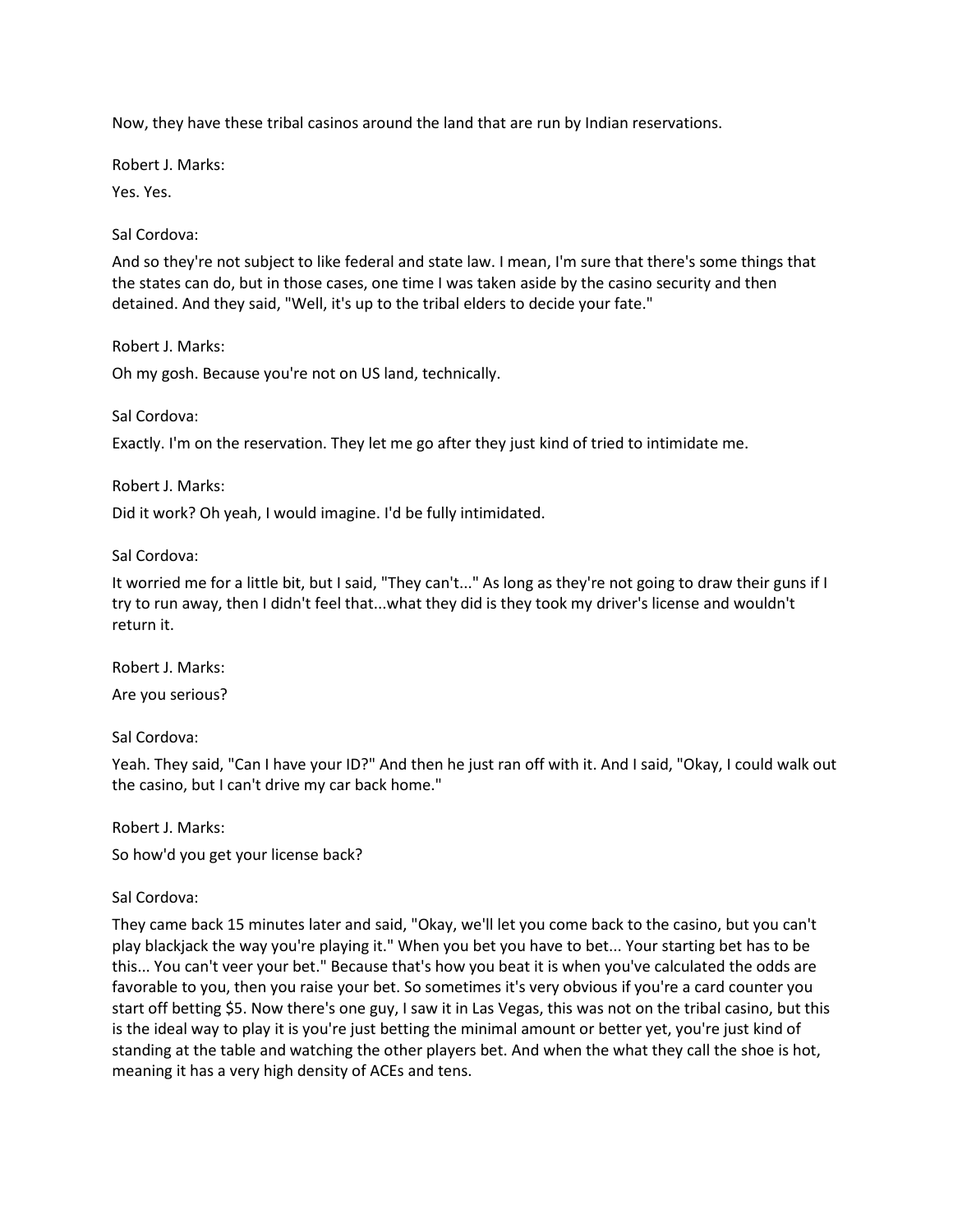## Robert J. Marks:

Okay. So you got all the bad cards out of the way.

#### Sal Cordova:

Exactly. So this is basically the idea is seeing craps... It's independent trials, but in blackjack, the information you gather from the cards that are dealt out are telling you what's remaining in-

#### Robert J. Marks:

What's coming out. Yeah.

#### Sal Cordova:

Right, in the deck. And so if it's a hot shoe, meaning it's rich in tens and ACEs, that's the time to bet. And so this guy, he started betting \$5 at a time. By the end of the deck, he was betting \$1500. I'm just like, "Yeah, it's really obvious." He knew the odds were in his favor. It was fun to watch him play. So the countermeasure they could say is, "Well, we're going to be nice. We'll let you play blackjack, but you can't veer your bet." They call it flat betting. You have to... Whatever you start off with, you just got to keep betting that amount.

#### Robert J. Marks:

Now we've seen the casinos always look at the games and if they find a way of cheating, they kind of change the rules. We did that with dice sliding, with craps. Now what do they do to discourage card counting? What are some of the things that they do other than surveillance? Clearly they can do surveillance.

## Sal Cordova:

Right. Yeah. So other than banning you from the game or banning you from the casino, and they're all sorts of... The softer counter measures where they'll just say "You can't veer your bet when you're there."

Robert J. Marks:

Okay.

Sal Cordova:

They changed the rules.

Robert J. Marks:

What is it normally? Is it a bet as much as you want, is there a limit that you can bet?

## Sal Cordova:

Normally there's a limit because the casinos want the law of large numbers to be in their favor and so if they allowed the bets to be big, they could actually be wiped out by variance, meaning-

Robert J. Marks:

Oh, the volatility, the up and down. Yeah.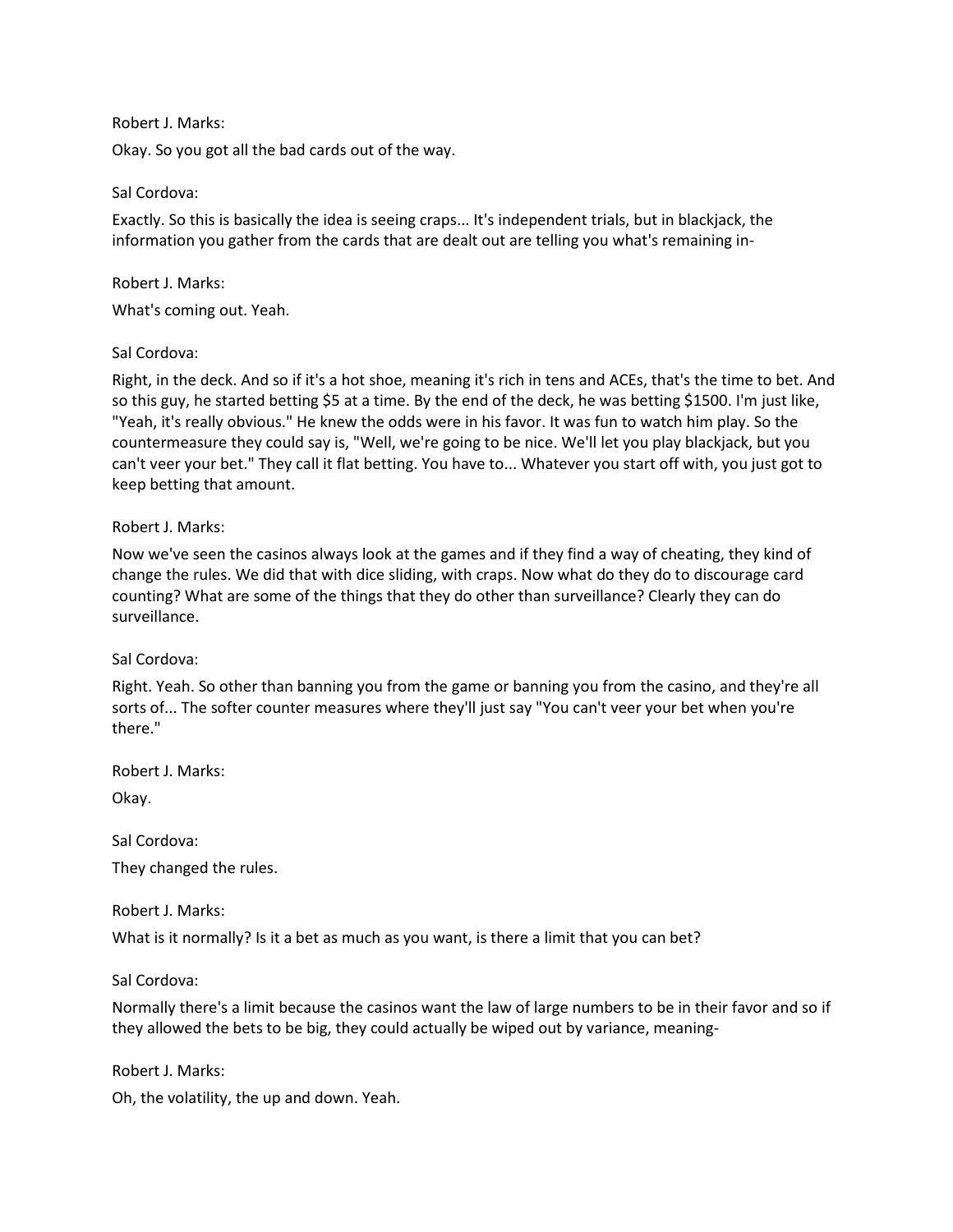The volatility. And that's really scary in the craps games for them, because sometimes there could be this event that might happen once every two years or three years.

Robert J. Marks:

Yeah.

Sal Cordova:

And what sometimes the players will do is they'll win and they'll just re-bet everything that they won, so they just keep doubling their bet. And if they happen to be on a streak that is typical, it could cause the casino to lose a large amount of money. So the way the casinos defend against that is to put betting limits.

Robert J. Marks:

I see.

Sal Cordova:

Because to help the law of large numbers work in their favor, but you were asking about the other things that the casinos have done to circumvent. They've changed the rules, the payouts in the game. So it used to be, if you got a blackjack, it would pay three to two. You'd basically get 50%. So if you had a \$10 bet, if you won, you'd normally get \$10. But if you happen to have a blackjack, they'll give you \$15.

Robert J. Marks:

I see. Okay.

Sal Cordova:

The first thing they did is change the payouts in some games to six-five. You can't beat that game with ordinary card counting techniques. The other thing is they've had these continuous shuffle machines where after the dealer deals out the hands, they'll put it right back in the shuffler. And so you lose all the advantage, because the idea is-

Robert J. Marks:

Oh, so the cards are returned and there's an automatic shuffle and-

Sal Cordova: Immediately.

Robert J. Marks:

And it's a new shuffle and so it's just like a fresh deck all the time.

Sal Cordova:

Exactly.

Robert J. Marks: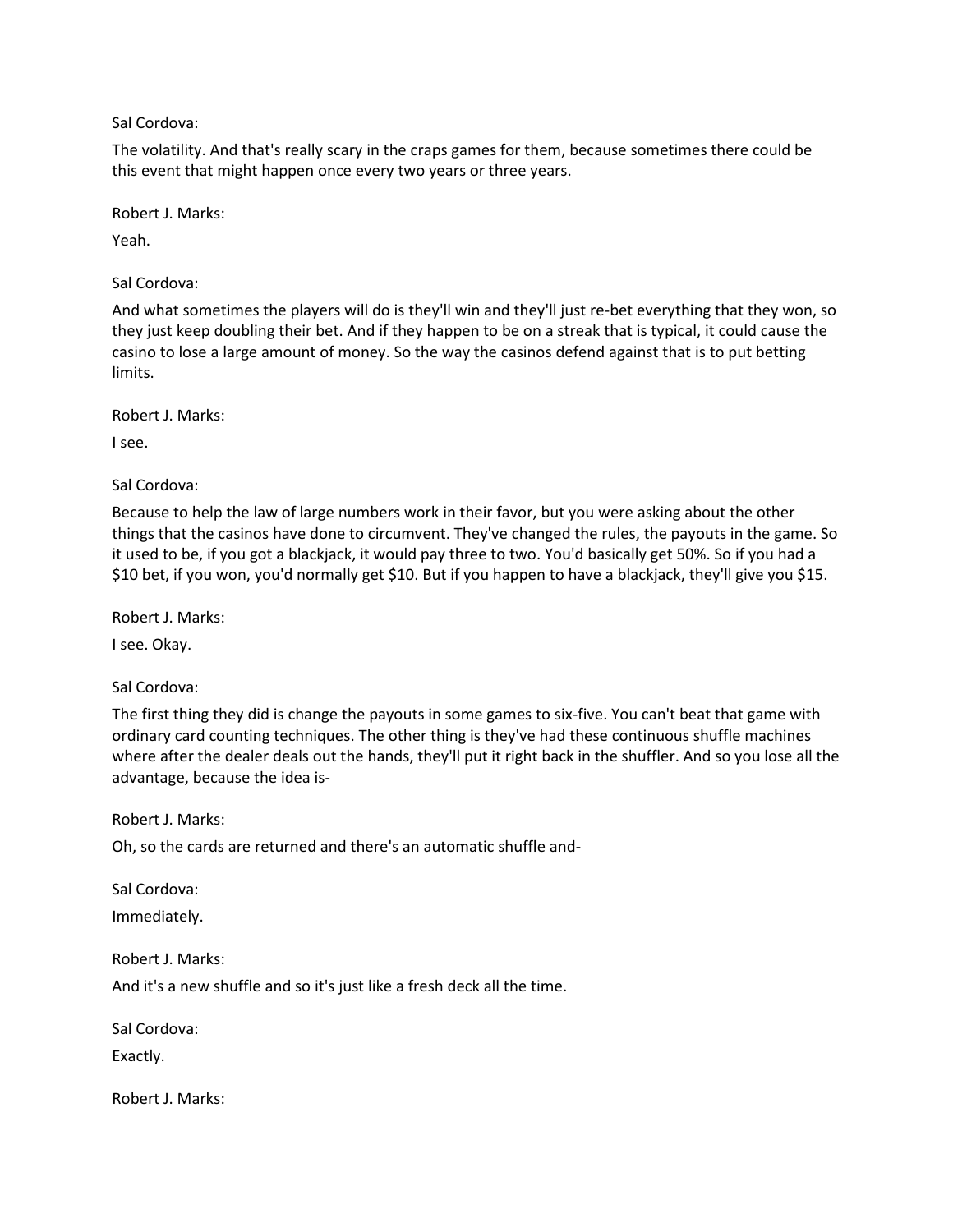And you can't card count that.

Sal Cordova:

That's correct.

Robert J. Marks: Yeah. Okay.

Sal Cordova:

Unless you have a full table where you might be able to get kind of a little bit of an advantage because you've seen some of the cards. You don't have a very large advantage in that. Some people have tried and for the most part you don't do it. Now, the only time that I've known the continuous shuffle machines were beaten is again, because the casino made a marketing mistake. They made a marketing mistake like the loss rebates and this time it was they had too generous... The coupons were too generous. And somehow the advantage players got ahold of all these coupons and they cleaned the casinos out for millions in Macau.

Robert J. Marks:

That's fascinating. They also use multiple decks now. They used to not use multiple decks, is that right?

Sal Cordova: You can count down multiple decks, I've done it.

Robert J. Marks: Really?

Sal Cordova: Yeah.

Robert J. Marks: So how many decks can you count down? You clearly-

Sal Cordova: Eight.

Robert J. Marks: You can go up to eight?

Sal Cordova: Yeah. I've counted down eight.

Robert J. Marks:

Oh my gosh. And they also do surveillance. How does that work? They watch how you play and...?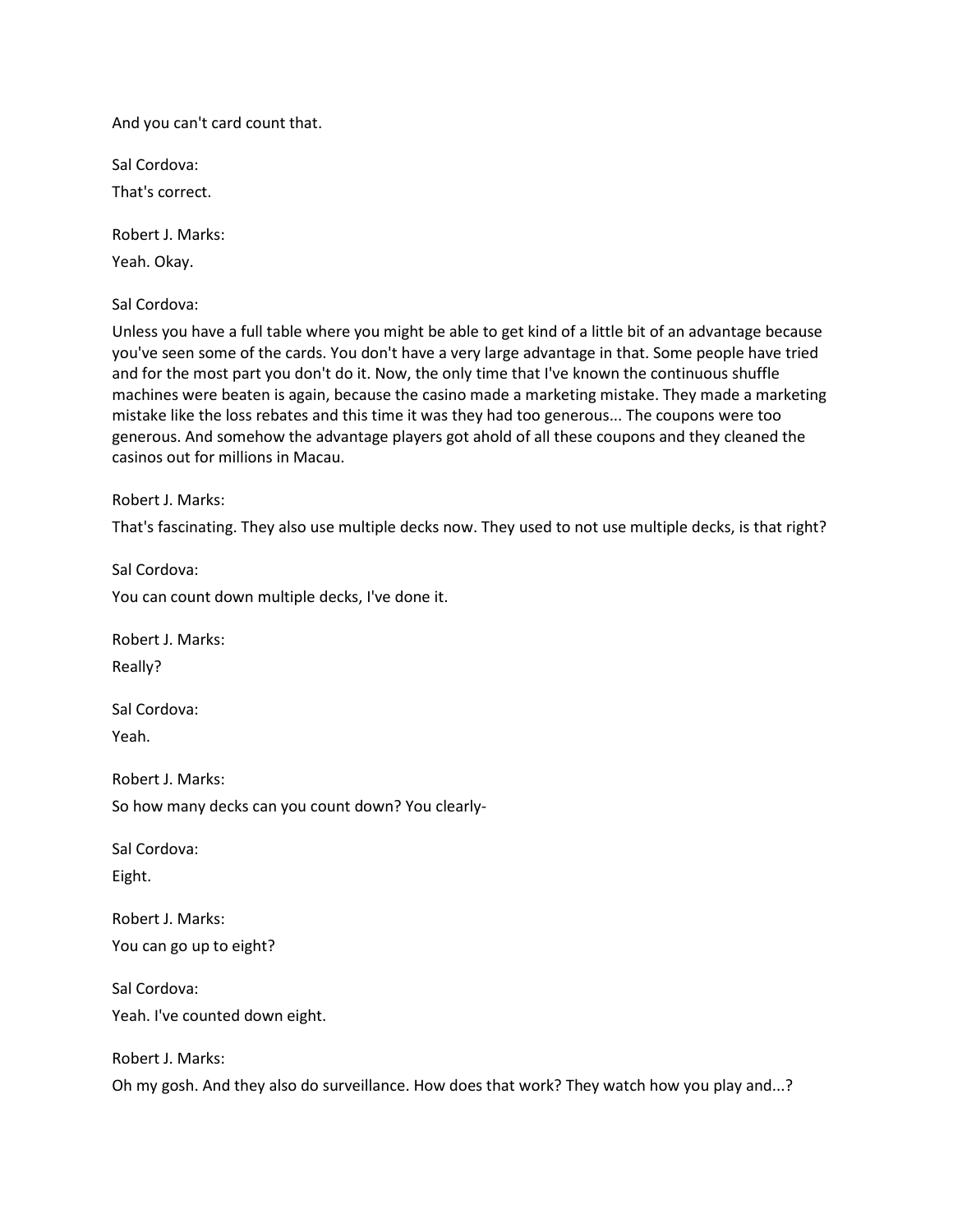They can watch how you play or they have a videotape of how you play and then they'll put it through a computer and say, "Okay, these are the cards that were dealt out. This is how the player is betting and the way he's playing his hand," and the computer will do an evaluation and he'll watch you play like through three shuffles, three shoes or three decks. And then they'll say, "Okay, the odds of him doing this randomly are like that." Otherwise-

Robert J. Marks: And they do this in real time, is that right?

#### Sal Cordova:

No, no. Sometimes they'll just do it just through video surveillance tape. So the next time the patron comes in they can take... That's what they did to me when the tribal elders had... They reviewed the tapes and said, "This guy's too good." And so that's what happened to me. If you have something there about some of the interesting players I could share that too, because that's kind of interesting too.

Robert J. Marks:

Sure. Tell us about the interesting players.

Sal Cordova:

Well, some of them were math professors. One of them, this is you can look up the name in Wikipedia, Michael Canjar, C-A-N-J-A-R. H was a math professor at Detroit Mercy School.

Robert J. Marks:

Do you know if they made a movie about that? There was one where starring Kevin Spacey, it was a movie called 21.

Sal Cordova:

21.

Robert J. Marks: Yeah. Was that about him?

Sal Cordova:

No, no. That-

Robert J. Marks: No that's a different math professor.

Sal Cordova:

That was somewhat fictitious, but MIT had a big tradition starting with Ed Thorpe of all these skilled players coming. And so the movie was loosely based on kind of the true history of that MIT tradition of technical excellence. So they're good at engineering and they're also really good at the casinos. So math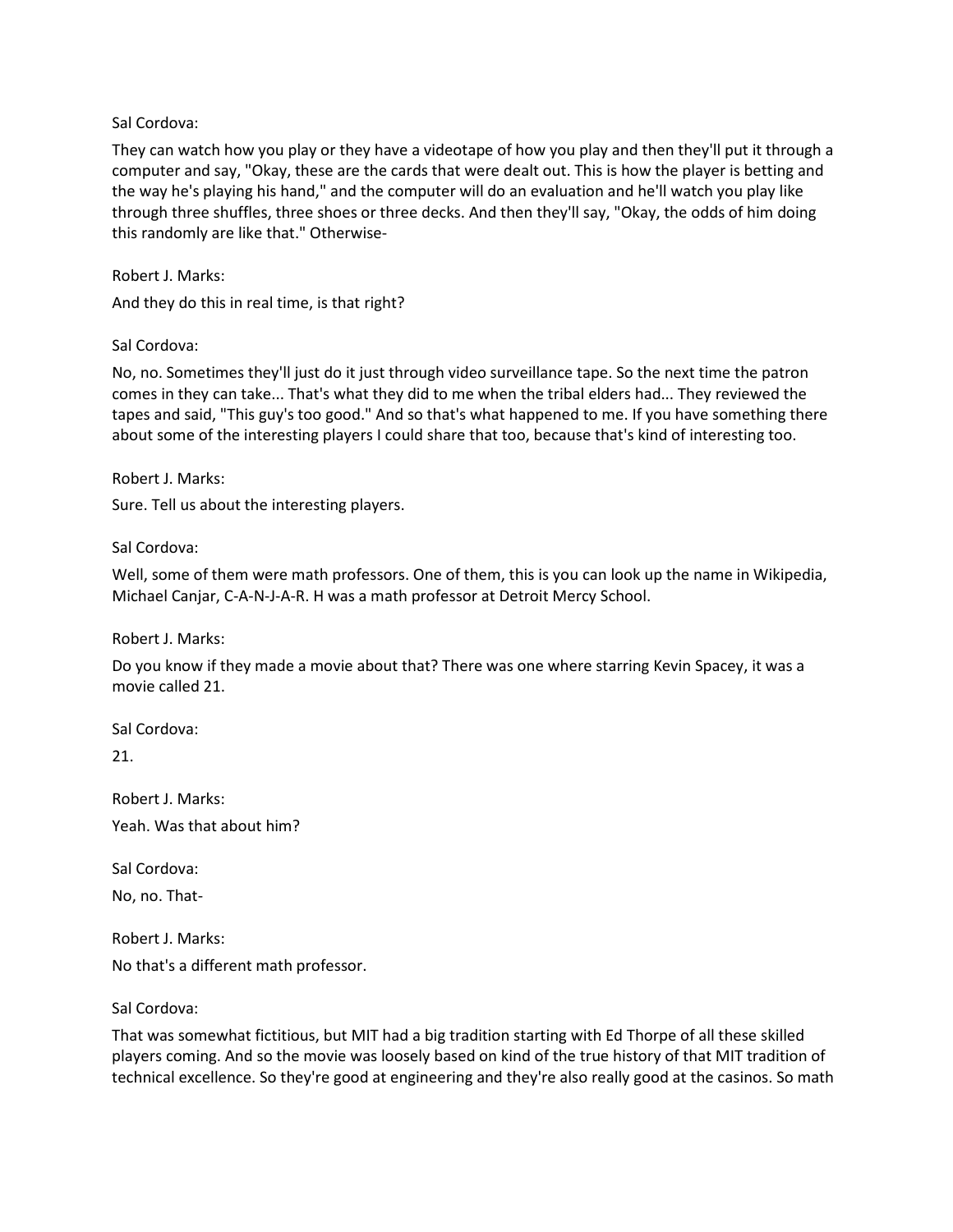professor, he won like a quarter million dollars and that's even considered not too big among the professionals, but he gave some of it-

Robert J. Marks:

Really?

Sal Cordova:

He gave a large portion to charity and there was also a Catholic priest. He had the vow of poverty. And so he used his black... He was economics MIT graduate PhD and he said, "Well, I'm doing this for the greater glory of God." And so he donated his winnings to Boston High School, which is, I think, related to Boston College.

Robert J. Marks:

I see.

Sal Cordova:

And he got their athletic centers. Now some of the other ones went on to be like hedge fund managers, like Ed Thorpe. One of them invented SMTP [inaudible 00:22:43] so he was phenomenal.

Robert J. Marks: I don't know what S-

Sal Cordova: In email, SMTP.

Robert J. Marks: Oh, okay.

Sal Cordova:

Yeah. So usually some of these guys are just... They would be skilled. They had the minds that would give them advantage. I think one of the most influential would be Bill Gross. He ran a gigantic hedge fund.

Robert J. Marks: Spell his last name.

Sal Cordova:

G-R-O-S-S.

Robert J. Marks: Okay.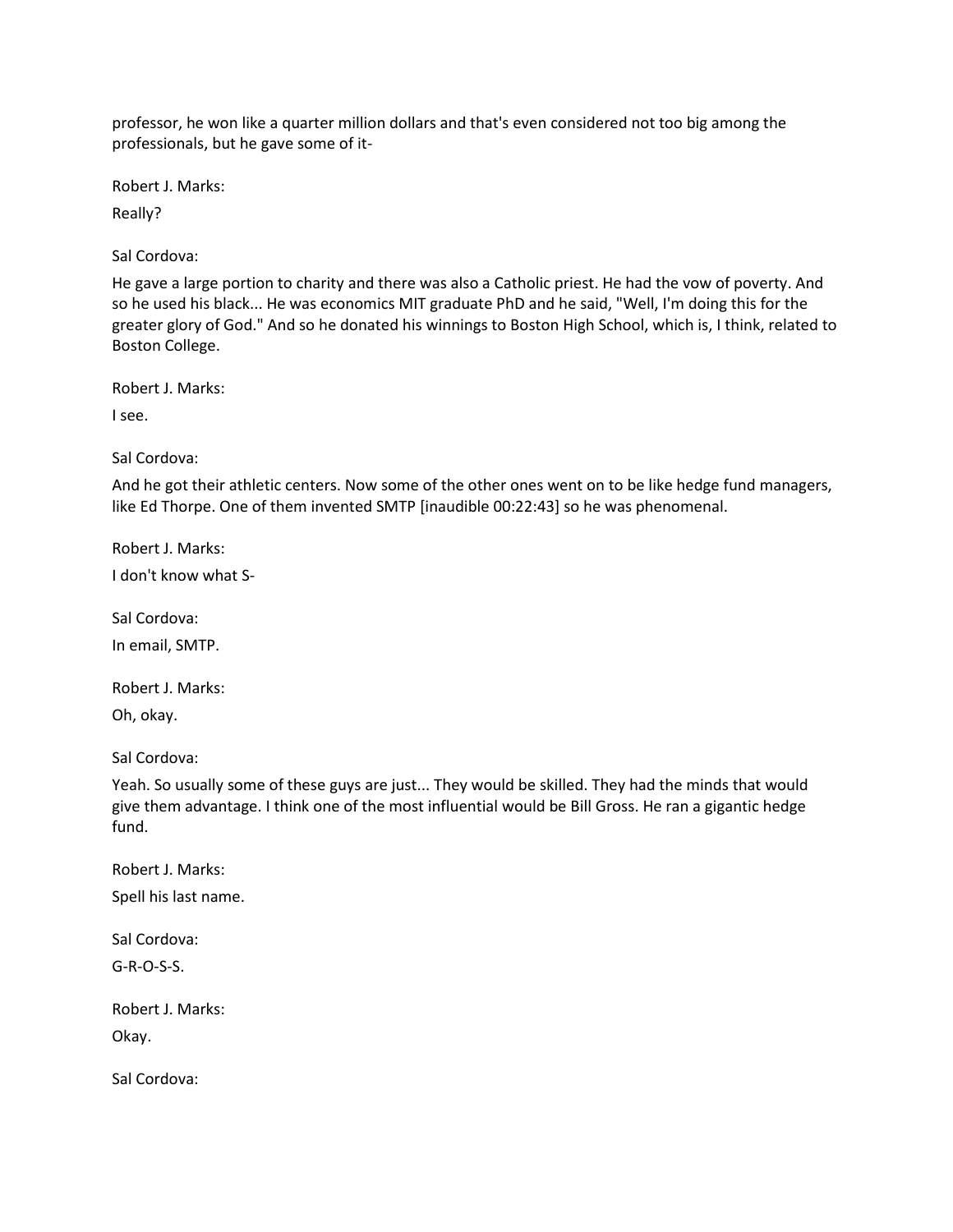After he got kicked out of Las Vegas, I think he had an injury and so during his convalescence, he learned how to card count. And he went to Las Vegas for a year. They kicked him out, which probably was the best thing for his career. He went on to be a trading in bonds and he had the largest bond hedge fund. I think it managed like a trillion dollars.

Robert J. Marks:

Oh geez.

Sal Cordova:

And his saying was "The way we run our hedge fund is we're just like playing blackjack every day. We're always looking for advantages." So these are some of the interesting characters. There's Russell Sands, who is a blackjack player and a backgammon player. He was the backgammon champion. He-

Robert J. Marks: They have champions in backgammon?

Sal Cordova:

Yeah.

Robert J. Marks:

I guess... Okay. I guess that makes sense.

Sal Cordova:

I don't know that he made money off of it, but it, again, displayed... He may have made a little bit, but it displayed his skill. He teamed up with Richard Dennis. Richard Dennis is a famous futures trader. Dennis, he started out with \$400 or \$1,400, turned it into 400 million using mathematical techniques, I think he teamed up with a mathematician named Eckhart and they just made a killing. So there was a bet between him and someone else to say, "Can we actually make good futures trader or is it something that just is intuitive?" And he formed what was called the Turtles and the Turtles were... He just gave them this program of how to do futures trading, just very simple rules. And they obeyed it and they made a killing.

Robert J. Marks:

Was this after Black-Scholes?

Sal Cordova:

Yes, after Black-Scholes. And so Russell Sands was one of these, one of the Turtles, he's also a famous blackjack player. So there's some really interesting characters that have ended up being casino advantaged players. And so there's kind of a rich history even of how these guys, where they ended up post their career, after they get kicked out of the casinos. Another one was Allen Woods. He made \$2 billion in horse racing.

Robert J. Marks: Really?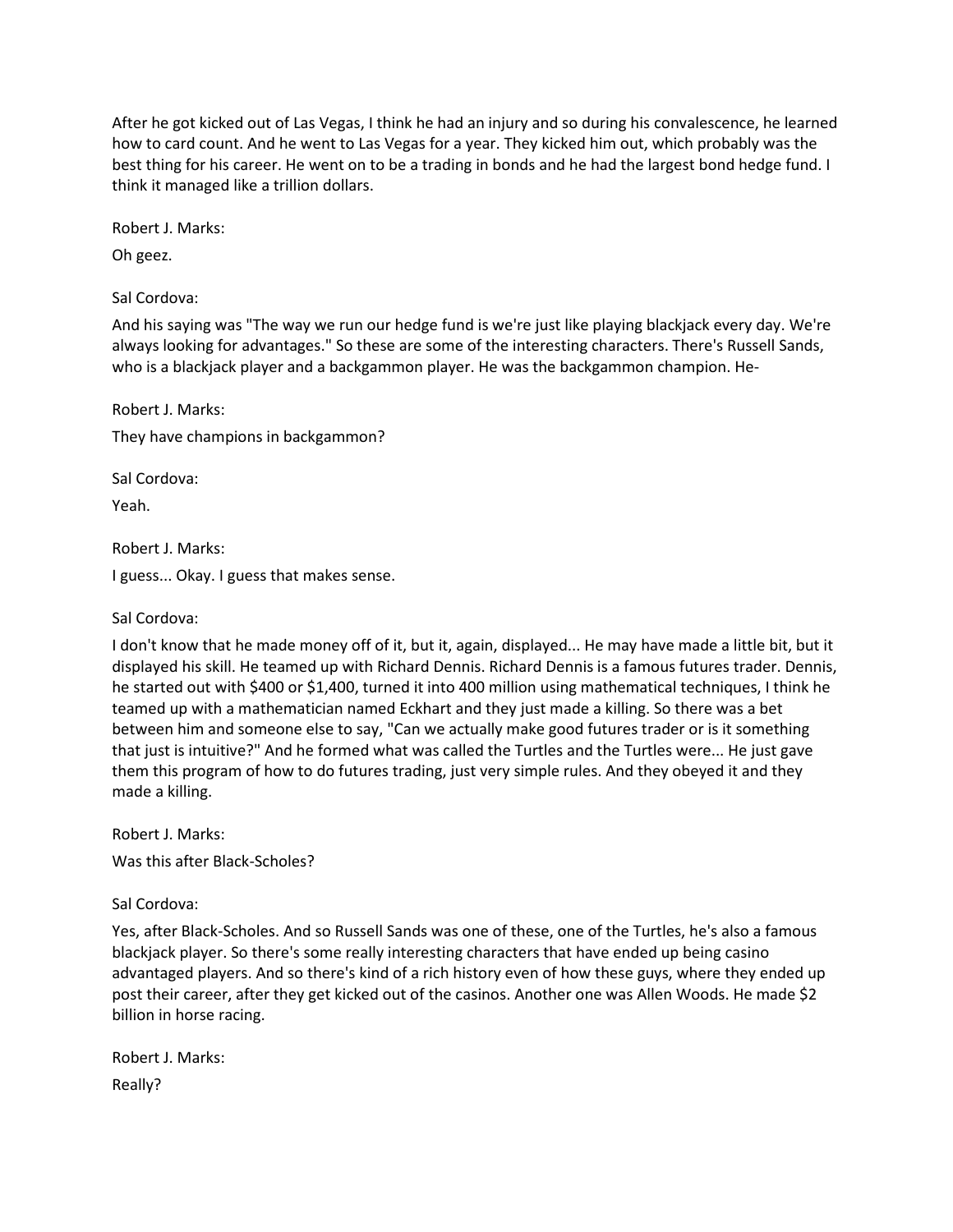And he had computer analysis and he just made a killing off of it. During the crash of 2008, he had all these futures... I mean, I'm sorry, options bets, on the NASDAQ market and he pulled out six weeks too early. He would've owned the NASDAQ figuratively speaking. He would've made a killing during that big meltdown. He was just six weeks off if he had held it. So there's some very good... They apply their casino skills in brick and mortar casinos and apply it to financial enterprises and some of them are quite successful.

## Robert J. Marks:

That's amazing. Let me ask you this, is there still an opening for an advantage player in Vegas? If a person is smart enough, could they go in and there's still these loopholes where they could do be advantage players?

## Sal Cordova:

That's a good question and I don't know the answer because it's been 12 years... No, it's been now about 10 years since I was kicked out and after I was kicked out, I went on to other things and so I haven't followed it. The last time I went into a casino was just to use the restroom on my way to one of the conferences you and I attended actually out and there in West Virginia... Or West Virginia Casino. So, I'm sorry, I don't have the answer to that.

Robert J. Marks:

Okay. So you haven't followed any other people that have gotten rich recently?

Sal Cordova:

That's correct.

Robert J. Marks: Okay.

Sal Cordova: That's correct. That's interesting.

Robert J. Marks:

So I would just suggest to the viewers, they could probably just look it up and if you can make money, do it.

Sal Cordova: Yeah.

Robert J. Marks:

If you have the skill and the discipline. I would caution them that if they have the gambling types, not to go in the casino, that's the best thing you can do. That's kind of the really sad side of it. So I was on the fun side for a while, but the sad side is just seeing how it ruined so many lives and I had to kind of close my eyes to that a little bit, otherwise... Yeah. I'd probably not want to wander in.